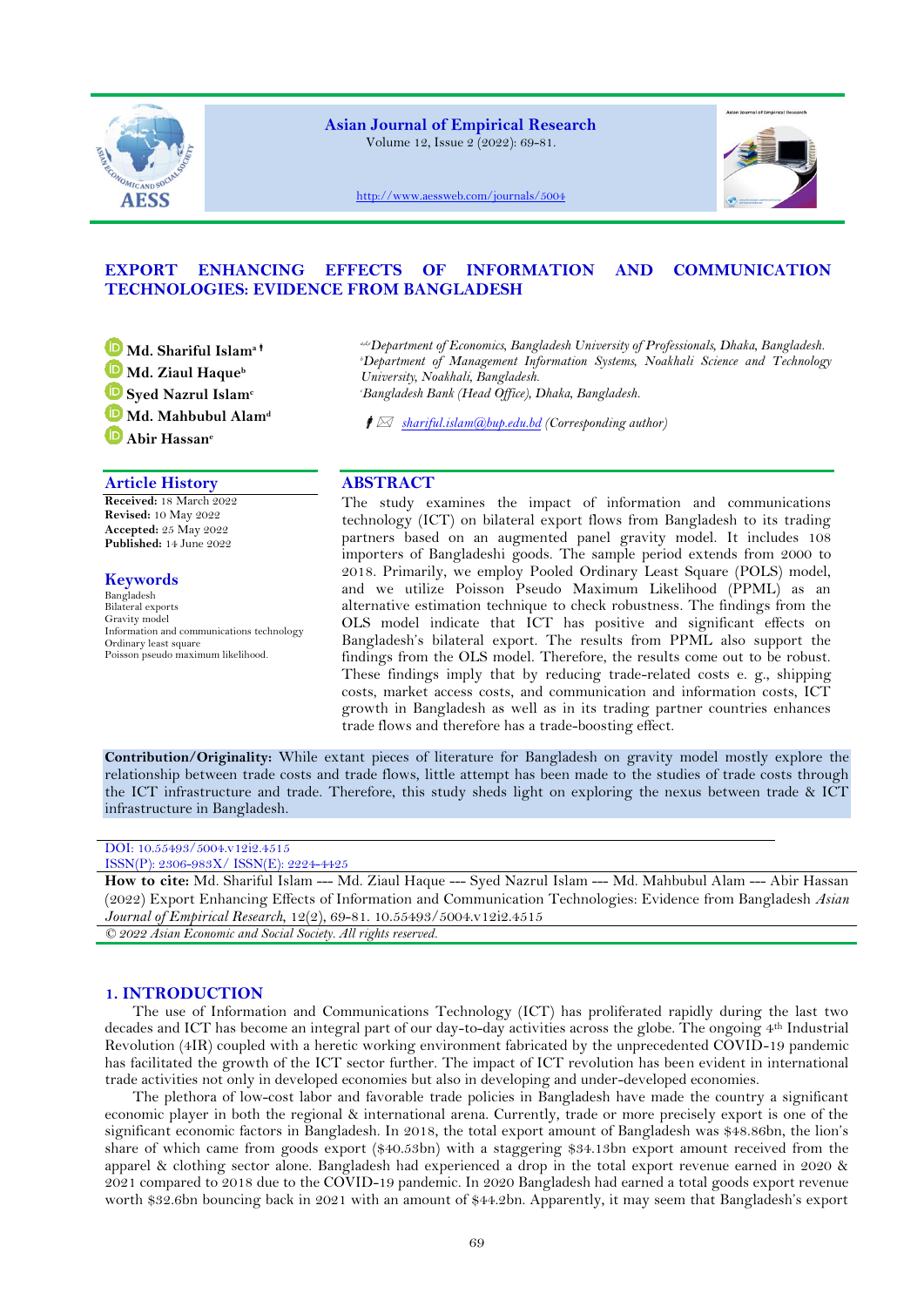revenue decreased drastically in 2020 but the situation is consistent with a 5.2% drop in global goods trade in 2020 as reported by World Statistics Review. During the 2008-2018 period, Bangladesh attained the second-fastest export growth worldwide (See [Figure 1\)](#page-1-0). The export value of apparel & garments from Bangladesh has increased more than 3 times just between the year 2008-2018 as Bangladesh holds the place for the second-largest apparel exporter with a 6.4% world trade share as reported in the annual report of the World Trade Organization (WTO).

Keeping the ICT prospects in mind, Bangladesh envisions a "Digital Bangladesh" with a staggering potential in ICT adoption rate. The relative rise in ICT adoption while other sectors stagnated during the global pandemic makes it more rational to concentrate on enabling ICT effects, particularly in trade and commerce. Vision 2021 being introduced in 2009, is the main driving force for the national development strategy of Bangladesh. which delineates a plan to fulfill the country's fundamental development goals. The goals envision an aspiring future for Bangladesh that ranges from "possessing an efficient, accountable, transparent and decentralized system of governance" to "a poverty-free middle-income economy" to "a globally integrated regional economic and commercial hub". The Government has deliberately put ICT as an impact factor to obtain these targets through a decisively planned program called "Digital Bangladesh" which encompasses four pillars: (1) Developing Human Resource (2) Digital Governance (public service delivery through the digital platform) (3) Linking citizens & (4) Introducing ICT in commerce.



<span id="page-1-0"></span>**Source:** WTO-UNCTAD.

The last pillar of the "Digital Bangladesh" program addresses three major components [\(Access to Information](#page-10-0)  [Program \(A2I\), 2009\)](#page-10-0): (i) access to market (ii) promoting ICT business & (iii) developing ICT as an export-oriented phenomenon. Among all these sub-components facilitating access of the ICT-oriented marginalized suppliers to the market is the most fundamental one. The fundamental purpose of the second sub-component is to help the ICT industry so that it can provide the resources and technologies necessary to support the three other pillars of Digital Bangladesh. The third sub-component targets the mechanism to enable the ICT sector so that it appears export oriented. Several digitalization programs have been completed and, in continuation of this program, several others are underway. The National Digital Commerce Policy 2018 and the National ICT Policy 2018 have been prepared in response to the growing importance of the digital economy in Bangladesh. [Table 1](#page-1-1) provides the overall development of ICT infrastructure in terms of key ICT indicators.

| Table 1. Bangladesh's key ICT indicators. |  |
|-------------------------------------------|--|
|-------------------------------------------|--|

<span id="page-1-1"></span>

| Year | Fixed-<br>telephone<br>users<br>(000s) | Fixed-<br>telephone<br>users<br>(per 100<br>population) | Mobile<br>cellular<br>users<br>(5000s) | Mobile<br>cellular<br>users<br>(per 100)<br>population) | Fixed<br>broadband<br>users | Fixed<br>broadband<br>users<br>(per 100)<br>population) | Percentage<br><sub>of</sub><br>individuals<br>using the<br>Internet |
|------|----------------------------------------|---------------------------------------------------------|----------------------------------------|---------------------------------------------------------|-----------------------------|---------------------------------------------------------|---------------------------------------------------------------------|
| 2010 | 1,281                                  | 0.85                                                    | 67,924                                 | 46.02                                                   | 414,569                     | 0.27                                                    | 3.7                                                                 |
| 2011 | 978                                    | 0.64                                                    | 84,369                                 | 56.51                                                   | 468,500                     | 0.31                                                    | 4.5                                                                 |
| 2012 | 962                                    | 0.62                                                    | 97,180                                 | 64.35                                                   | 600,461                     | 0.39                                                    | 5                                                                   |
| 2013 | 1,082                                  | 0.69                                                    | 116,553                                | 76.29                                                   | 1,525,325                   | 0.99                                                    | 6.63                                                                |
| 2014 | 974                                    | 0.61                                                    | 126,866                                | 82.1                                                    | 3,093,171                   | $\mathcal{Q}$                                           | 13.9                                                                |
| 2015 | 864                                    | 0.52                                                    | 133,720                                | 84.07                                                   | 4,892,940                   | 3.13                                                    | 14.4                                                                |
| 2016 | 766                                    | 0.48                                                    | 135,9820                               | 86.07                                                   | 6.592.400                   | 4.17                                                    | 18.02                                                               |
| 2017 | 707                                    | 0.44                                                    | 1,509,450                              | 94.52                                                   | 7,300,500                   | 4.57                                                    | 15                                                                  |
| 2018 | 709                                    | 0.43                                                    | 1,569,890                              | 97.28                                                   | 10,221,100                  | 6.33                                                    | 18                                                                  |

**Source:** International Telecommunication Union (ITU) and WDI database.

The Bangladesh government's motto, "Digital Bangladesh," is particularly important for national development and serves as a major stimulant for the use of ICT in international trade activities. At this point, research focusing on how ICT growth affects Bangladesh's trade performance is worth doing.

In this study, we aim to analyze the influence of ICT on the export of Bangladesh from the year 2000 to 2018 by using an augmented panel gravity model. With that goal, we choose 108 importing partners of Bangladesh. We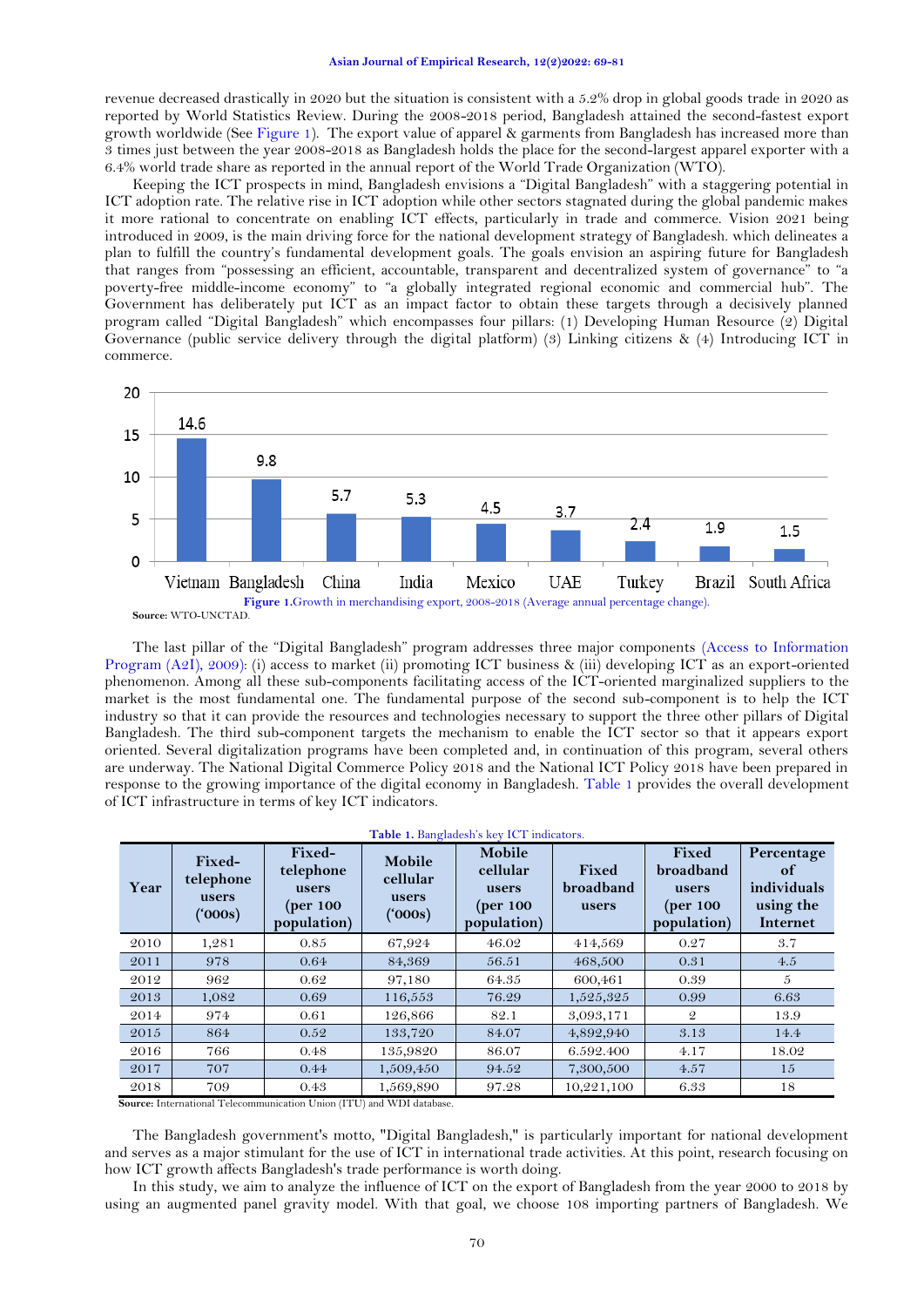employ three ICT indicators as ICT proxies. This is the first-panel data research in Bangladesh to investigate the linkage between ICT & trade using a panel gravity model methodology. It makes policy recommendations for emerging nations with a similar economic development level as Bangladesh.

The rest of the paper is organized as follows. Section 2 provides an overview of Bangladesh's export scenarios. Section 3 gives the ICT policy reforms in the context of Bangladesh. Section 4 offers a literature review highlighting the previous gravity model research for Bangladesh. Section 5 explains the methodology. The results from the empirical analysis are presented in Section 6. Finally, section 7 offers a conclusion with a brief discussion of the study findings and a few important policy recommendations.

### **2. AN OVERVIEW OF BANGLADESH'S EXPORTS SCENARIOS**

Since independence in 1971, Bangladesh retained a closed economy with a trade -GDP ratio of less than oneseventh [\(Taslim & Haque, 2011\)](#page-11-0). Afterward, Bangladesh's commodity exports and imports have significantly increased in magnitude and variety. Throughout the 1970s, much of the country's exports were derived from jute and jute goods. During the 1972-73 fiscal year, Bangladesh's export turnover was only US\$377 million which ascended to US\$761 million by the end of the fiscal year 1979-1980 (Export Promotion Bureau, Bangladesh, henceforth, EPB).

It was the 1980s when a significant structural transition in exports of Bangladesh have been observed due to the growth in the ready-made garments (RMG) sector. The dramatic rise of exports - largely driven by the garment sector - created a highly concentrated export basket. This resulted in a rapid shift in trade policies to corroborate the transformation from an agricultural economy toward an industrial one. Later in 1990, Bangladesh steadily liberalized its trade policy as part of its structural reform program and stepped away from its import substitution policy to adopt an export-led development strategy. Subsequently, Bangladesh has lowered tariffs and non-tariff barriers; permitted duty-free capital equipment imports; introduced tax incentives for exported products; and adopted a flexible exchange rate regime [\(Hossain & Alauddin, 2005\)](#page-10-1).

Since trade liberalization, overall exports have steadily expanded and the export–GDP ratio has escalated. However, the growth in exports has been heavily concentrated in the RMG sector, with little diversification. By 2019, total merchandise exports have met the mark of US\$ 46364 million (see [Table 2\)](#page-2-0), which was exported internationally to over 150 countries. The export earnings of the country have been hovering around 15% of GDP on average for the last two decades signifying the extensive and mounting importance of the export sector in the national economy (see [Table 2\)](#page-2-0).

<span id="page-2-0"></span>

| Year | <b>Exports (in Million US\$)</b> | Growth Rate (%) | Exports as % of GDP |
|------|----------------------------------|-----------------|---------------------|
| 2000 | 6398.44                          | 14.70           | 11.98               |
| 2001 | 6083.64                          | $-5.17$         | 11.26               |
| 2002 | 5989.42                          | $-1.57$         | 10.94               |
| 2003 | 6814.32                          | 12.11           | 11.32               |
| 2004 | 7977.82                          | 14.58           | 12.25               |
| 2005 | 9054.54                          | 11.89           | 13.03               |
| 2006 | 11233.8                          | 19.40           | 15.64               |
| 2007 | 12137.74                         | 7.45            | 15.24               |
| 2008 | 15298.33                         | 20.66           | 16.69               |
| 2009 | 15051.72                         | $-1.64$         | 14.68               |
| 2010 | 19209.41                         | 21.64           | 16.66               |
| 2011 | 24537.2                          | 21.71           | 19.07               |
| 2012 | 24904.21                         | 1.47            | 18.67               |
| 2013 | 28638.19                         | 13.04           | 19.09               |
| 2014 | 29924.49                         | 4.30            | 17.30               |
| 2015 | 31736.04                         | 5.71            | 16.26               |
| 2016 | 34122.05                         | 6.99            | 15.41               |
| 2017 | 35300.77                         | 3.34            | 14.13               |
| 2018 | 38687.14                         | 8.75            | 14.11               |
| 2019 | 46364.21                         | 10.94           | 15.32               |

**Table 2.** Exports of Bangladesh from 2000 to 2019.

**Source:** World Development Indicators, World Bank.

In 1972-73, jute and jute goods were the biggest contributors to export earnings, accounting for 38.5 percent and 51.4 percent of overall exports, respectively. Leather and leather goods, tea, and frozen food added 4.6%, 2.9%, and 0.9%, respectively. RMG's export share gradually grew, taking over the place of Jute and Jute products from 1991 to 1992.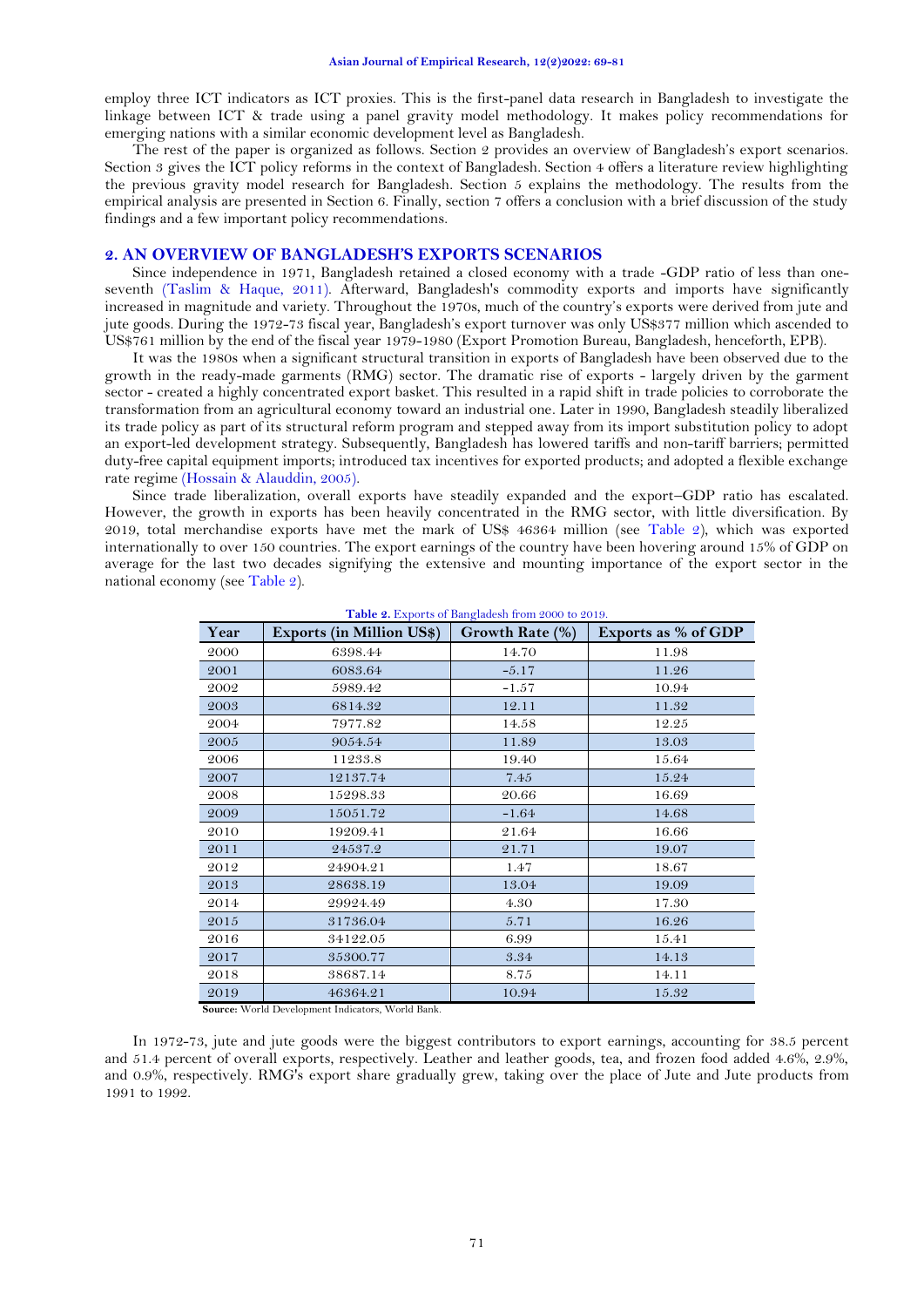

**Source:** Export Promotion Bureau (EPB), Bangladesh.

<span id="page-3-0"></span>Since that time the exports share of tea, leather, and frozen foods started decreasing. From its modest start in the late 1970s, the RMG industry now accounts for over 75% of the country's overall exports. Therefore, it is apparent that Bangladesh's export framework has changed from heavy reliance on jute goods to RMG over the last four decades. The share of RMG and Knitwear in total exports increased from 1.2% in 1981 to about 40% in 1990, 76% in 2000, and 83% in 2018. In the total exports earnings of 2017-2018 woven garments and knitwear contributes 42.06% and 41.42%, respectively to the national exports (see [Figure 2\)](#page-3-0). The contributions of leather & leather products, jute and jute goods, home textile, agricultural products, and frozen foods are 2.96%, 2.80%,2.40%, 1.84%, and 1.39%, respectively (see [Figure 2\)](#page-3-0). Developing nations were the main buyers of Bangladesh's exports during the 1970s and early 1980s. This trend altered from the mid-1980s and sustained in the 1990s and beyond. In 1978, the developed countries accounted for 41.4% share of Bangladesh's exports and developing countries for 45.8% whereas, in 2002, developed countries emerged as dominating exports markets for Bangladesh's exports grabbing 88.3% and developing countries only 11.7% [\(Rahman & Dutta, 2012\)](#page-10-2). It appears from [Figure 3](#page-3-1) that during the year 2017-2018, the USA stood first with 16.32% of Bangladesh's total exports earnings. Germany was second with 16.06% and the United Kingdom was in third place with 10.88% of total export earnings. The top ten importers of Bangladesh in the last ten years were the United States of America, Germany, United Kingdom, France, Spain, Netherland, Japan, Italy, Belgium, Canada, and Hong Kong.



<span id="page-3-1"></span>**Figure 3.** Major importing countries of Bangladesh's exports during 2017-2018. **Source:** Export Promotion Bureau (EPB), Bangladesh.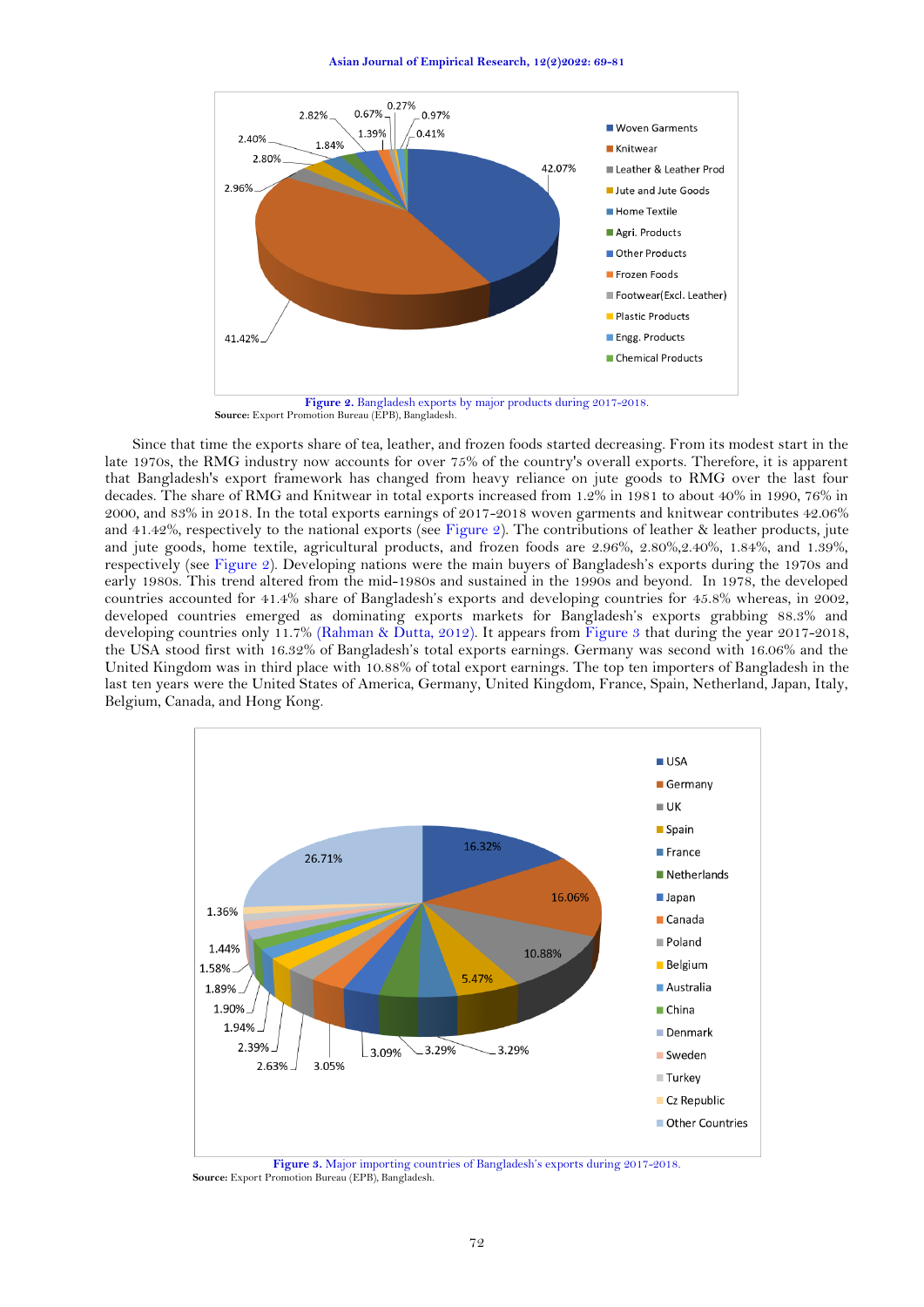

**Source:** Export Promotion Bureau (EPB), Bangladesh.

<span id="page-4-0"></span>Looking at the destination of Bangladesh's exports by key regions, we find that the main export destinations are European Union (EU) countries and the North American region followed by Asian and Middle Eastern regions. It appears from [Figure 4](#page-4-0) that between 2017 and 2018, the EU region stood first with 58.18% of Bangladesh's total export earnings. American Region was second with 20.95% and Asian Region was in the third place with11.21% of total export earnings. According to the statistics of EPB, Bangladesh earned 71.27% of the total exports from the USA, Germany, the UK, Spain, France, Italy, Canada, Japan, the Netherlands, and Poland in the fiscal year 2018-19.

## **3. ICT POLICY REFORM IN BANGLADESH**

To accelerate the economic growth & uplift a large chunk of its population out of poverty, in recent years the government of Bangladesh has focused broadly on the development of the ICT sector and has taken a few perspective plans. Vision 2021, more commonly known as "Digital Bangladesh" is one of the several perspective plans that the government has taken with an ambition to rise as a middle-income economy within the year 2021. Vision 2021 aims to promote harmony, progress, and honor underscoring the application of digital technologies. The maxim 'Digital Bangladesh' aims to ensure access to information (a2i) for every citizen through extensive use of ICT to expedite economic development, growth & prosperity.

| Name of the Policy/Act             | Year of   | <b>Targets</b>                                               |
|------------------------------------|-----------|--------------------------------------------------------------|
|                                    | Enactment |                                                              |
| Digital Security Act               | 2018      | Detection, prevention, restraint, and judgment of issues     |
|                                    |           | related to national digital security and cybercrime.         |
| Digital Security Act               | 2016      | Ensuring & establishing the security of ICT.                 |
| Hi-tech Park Authority Act         | 2010      | Enhancing Bangladesh's hi-tech industries & businesses.      |
| Access 2 Information (a2i)<br>$\&$ | 2009      | Ensuring easy access to the internet with efficient service. |
| National ICT policy                |           | Empowering citizens with the legal right to look for any     |
|                                    |           | information. Providing an updated and complete plan for the  |
|                                    |           | development of ICT consistent with the vision of Digital     |
|                                    |           | Bangladesh.                                                  |
| <b>ICT</b> Act                     | 2006      | communication<br>Guaranteeing that information<br>and        |
|                                    |           | technology is legally recognized and secured.                |
| Copyright Amendment Act            | 2005      | Protecting intellectual property rights.                     |
| National ICT Policy                | 2002      | Encouraging & enabling the use of ICT across all sectors, as |
|                                    |           | well as ensuring transparent and efficient governance.       |
| Bangladesh Telecommunications      | 2001      | Forming an autonomous commission for facilitating            |
| Act                                |           | telecommunication services.                                  |
| National Telecommunications        | 1998      | Ensuring the fast growth of telecommunications to expedite   |
| Policy (NTP)                       |           | the social & economic development.                           |

| <b>Table 3.</b> Reform of ICT policies & laws over the period in Bangladesh. |  |  |  |  |
|------------------------------------------------------------------------------|--|--|--|--|
|------------------------------------------------------------------------------|--|--|--|--|

**Source:** Collected from ICT Division, Ministry of Posts, Telecommunications & Information Technology; Bangladesh Telecommunication Regulatory Commission (BTRC).

To meet the targets of perspective plan 2021, the government had specially enacted "The National ICT Policy 2009". "The National ICT Policy-2009" amass of 306 action plans, divided into the different time frames, had been formulated to expedite achieving these goals under Vision 2021. One of the key objectives of the policy was to earn the tag of a middle-income economy within the year 2021 & develop country status by 2041. The government introduced the Public-Private Partnership (PPP) model to accelerate the growth of ICT infrastructure and public services, resulting in an increase in ICT investment shares from about 2% to 6% of the country's total GDP [\(Rogers,](#page-11-1)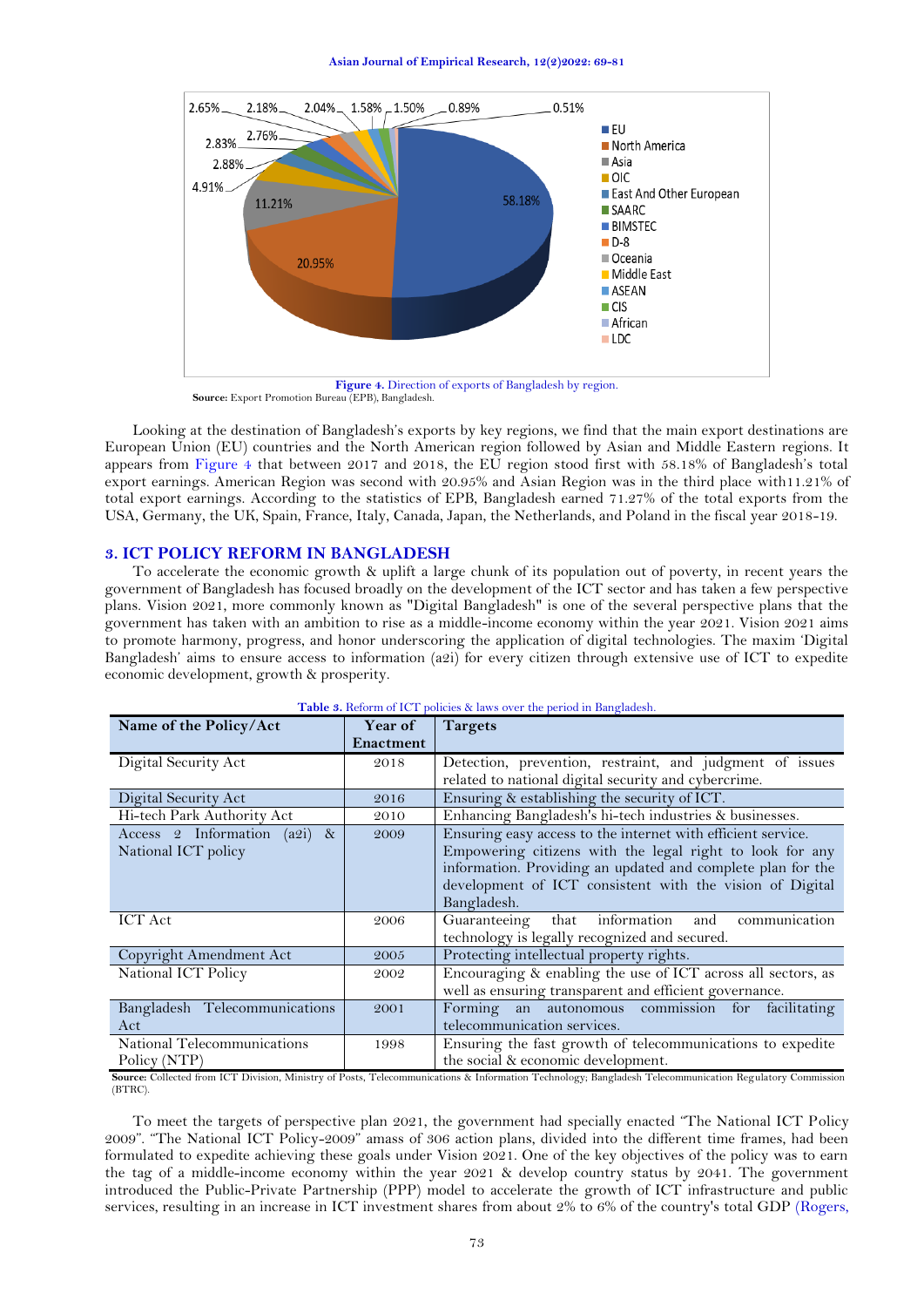[2018\)](#page-11-1). The National ICT Policy (NIP) has been a flagship of the government's legislative mechanism for ICT development in Bangladesh. As a policy commitment, Bangladesh government has set up a vast network of 4500 Union Digital Centers (UDC) throughout the country to ensure rural people have access to IT services [\(ITU, 2018\)](#page-10-3). The Access to Information (A2I) initiative is intended to enhance the efficiency and ease of access to decentralized administrative services for the people of Bangladesh [\(Access to Information Program \(A2I\), 2009\)](#page-10-0).

The NIP was first adopted in October 2002, followed by modification and amendment in 2008, 2009, and 2015, respectively. Finally, in 2018, in the wake up of the emergence of 5G technology and the fourth industrial revolution, the government revised and amended it with a significant adjustment introducing 55 strategic themes and 343 action plans/items [\(ICT Division, 2019\)](#page-10-4). The NIP is designed and formulated by the "ICT Division". "The Ministry of Posts, Telecommunication, and Information Technology (MoPTIT)" has two divisions that facilitate all major ICT initiatives and digital agenda in Bangladesh, the Posts and Telecommunications Division and the ICT Division.

## **4. LITERATURE REVIEW**

Human interaction and international trade among countries have massively changed over the past couple of decades, thanks to the extensive use of ICT especially the high level of internet usage among all the countries. This phenomenon is often called the ICT revolution. This ICT revolution has been evident in international trade activities not only in developed economies but also in developing and under-developed economies. It has impacted business transactions between these groups of countries to a great extent. ICT system helps customers and suppliers to communicate faster, reducing fixed entry costs related to markets [\(Freund & Weinhold, 2004;](#page-10-5) [Lin, 2015\)](#page-10-6), such as search costs, advertising costs, and the costs of creating a supply network in a market. Using ICT networks, business partners and workers can be tracked more effectively, resulting in a smaller amount of administration and control costs, and therefore, information; communication, and collaboration costs can be reduced. Related research exhibiting a positive nexus between international trade and ICT has therefore been increasing [\(Ahmad, Ismail, & Hook, 2011;](#page-10-7) [Barbero & Rodriguez](#page-10-8)‐Crespo, 2018; [Choi, 2010;](#page-10-9) [Clarke & Wallsten, 2006;](#page-10-10) [Freund & Weinhold, 2004;](#page-10-5) [Lin, 2015;](#page-10-6) [Liu](#page-10-11)  [& Nath, 2013;](#page-10-11) [Mattes, Meinen, & Pavel, 2012;](#page-10-12) [Rodriguez-Crespo, Billon, & Marco, 2021;](#page-10-13) [Rodriguez-Crespo, Marco,](#page-11-2)  [& Billon, 2018;](#page-11-2) [Rodríguez-Crespo & Martínez-Zarzoso, 2019;](#page-11-3) [Vemuri & Siddiqi, 2009;](#page-11-4) [Wang & Li, 2017\)](#page-11-5).

## *4.1. Previous Gravity Model Research for Bangladesh*

The gravity model application to the literature in the case of Bangladesh is quite limited. [Rahman \(2010\)](#page-10-14) used the panel data estimation method and a generalized gravity model to identify the responsible variables for Bangladesh's export. The results of the regressions show that the most important contributors to the exports of Bangladesh are the exchange rate, the overall import demand of partner countries, and Bangladesh's trade openness to the international market. [Rahman and Ara \(2010\)](#page-10-15) examine the trade potential of Bangladesh with its main trade partners by employing a dynamic gravity panel model. Their findings reveal that a big portion of potential trade of Bangladesh has been left unrealized. In general, there is a high trade flow between Bangladesh & larger economies as suggested by the estimated findings. [Rahman and Dutta \(2012\)](#page-10-2) used the panel data estimation to assess the bilateral trade value of Bangladesh with its partner by employing a generalized gravity model. The findings show a favorable impact of the partner countries' GDPs, GDP per capita differentials, and trade openness on Bangladesh's trade. Wages, total import demand from partner nations, and openness all influence exports positively, although there is a negative impact of inflation & income level of partner countries. [Husain and Yasmin \(2015\)](#page-10-16) used the data of fifty-two major trading partners of Bangladesh & followed the panel gravity model approach to examine the factors affecting Bangladesh's bilateral trade flows. Here the authors had used the panel data from the year 1975 to 2005 & the outcome was generated by using fixed effect, pooled OLS & random effect technique. [Hassan \(2017\)](#page-10-17) analyzed the export performance and the level of efficiency for trade between Bangladesh and her forty trade partners by identifying the factors affecting the bilateral trade for a panel data from the period 2008 to 2011 the authors had used likelihood estimation technique & Stochastic frontier gravity model (SFGM). The findings of this paper exhibit that Bangladesh's exports are positively affected by exchange-rate depreciation, GDP, population & trade agreements, but negatively affected by the tariff levels and the distance between Bangladesh & its partner countries. The findings also show that 'behind-the-border' socio-political-institutional restraints, for instance, custom formalities, inefficient port management & corruption, frustrate trade. [Rahman, Shahriar, and Kea \(2019\)](#page-10-18) examine the issues & identify the determinants that influence Bangladeshi clothing & textile export. This paper also uses a panel gravity model approach to identify the factors affecting the export of textile & clothing. The finding of this paper is commensurate with the theoretical framework of the gravity model which exhibits a positive impact of the size of the GDP of trading countries on their trade. The authors also included a few dummy or categorical variables to examine the impact of regional trade block on the clothing & textile exports of Bangladesh & the result shows that a significant portion of Bangladesh's export finds its way to those countries who are the members of NAFTA (North American Free Trade Agreement) & EU (European Union). [Shahriar, Kea, Abdullahi, Rahman, and Islam \(2021\)](#page-11-6) followed the panel gravity model approach to determine the factors affecting the amount of leather export from Bangladesh to its major trade partners. The authors identified that the level of transport costs is the most significant impediment of export that frustrate the economic growth. The complex cross-border trading practices lead to high trading costs in Bangladesh as the finding of this paper suggests. To overcome these cumbersome trading practices, the authors suggested facilitating the use of technology which is in line with our key research question that how the use of ICT can enhance the export scenario in Bangladesh. While Bangladesh's previous gravity literature has been recognized for exploring the relationship between trade costs and trade flows, there has been a lack of studies of trade costs through the ICT infrastructure and trade. Therefore, this study focuses on exploring the nexus between trade & ICT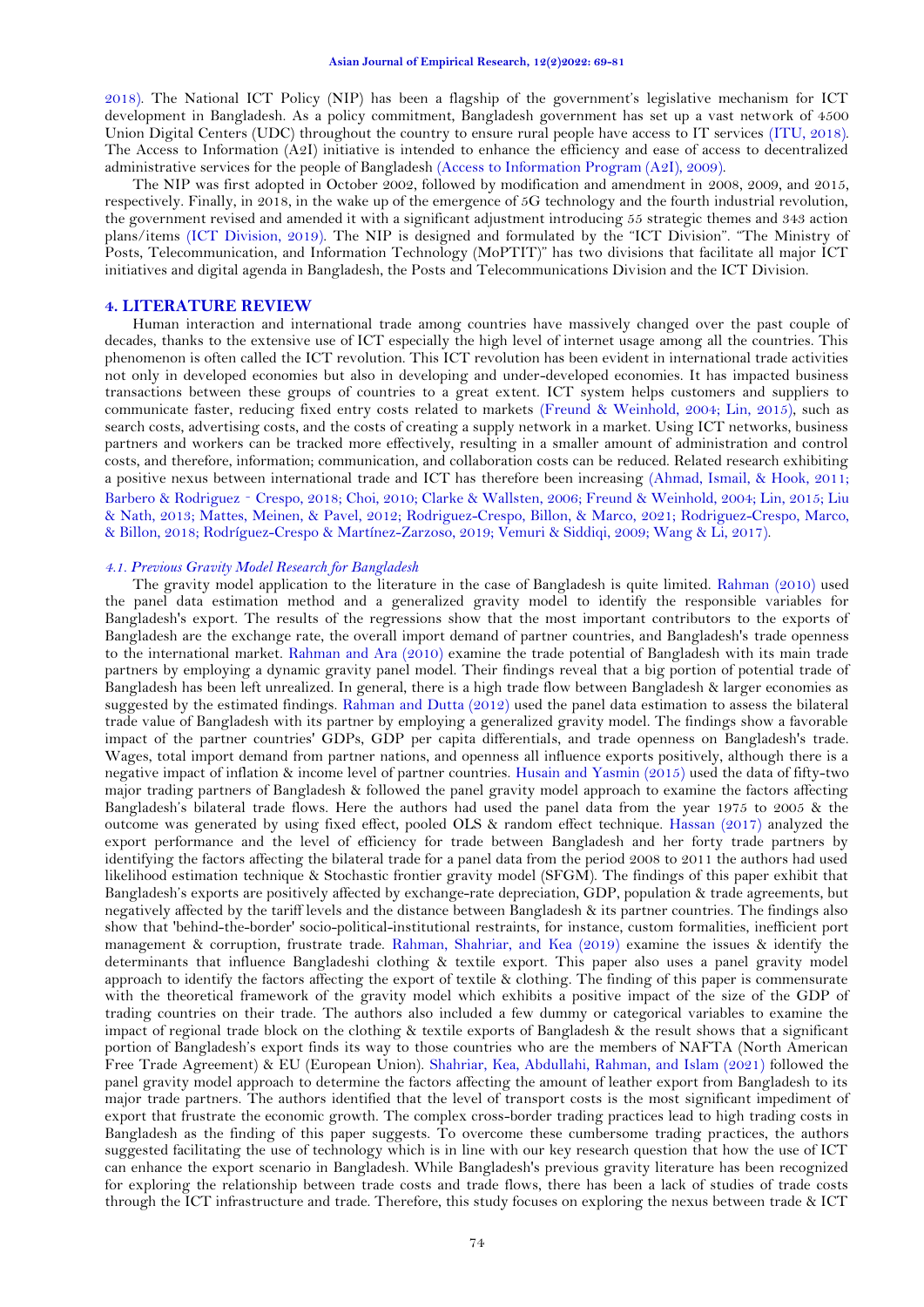infrastructure in Bangladesh by using the trade data of Bangladesh & its trading partners from the years 2000 and 2018 through a panel gravity model approach.

#### **5. METHODOLOGY**

#### *5.1. Model Specification*

To investigate the effect of ICT on exports the study rests on the gravity model taking 108 partner countries of Bangladesh exports over the period 2000 to 2018. The gravity model is universally used in studying international trade literature since the technique has been found to be effective to explain the key association between trade costs and bilateral trade flows. The idea of the model was derived from Newton's Universal Gravitational Law of Physics. Based on Newton's initial intuition, [Timbergen \(1962\)](#page-11-7) and [Poyhönen \(1963\)](#page-10-19) employed this framework to economics that confirms bilateral trade flows between two countries as an increasing function of country size (usually GDPs) and decreasing in terms of the geographical distance between the countries. This relationship derived from intuition is commonly known as the basic gravity model of trade which can be denoted as follows:

<span id="page-6-0"></span> $(1)$ 

Where subscripts i and j stand for exporter and importer country correspondingly. Xij denotes bilateral exports from country i to j, YiYj is the product of incomes of i and j and Dij refers to the physical distance between i and j. This equation can be easily log-linearized, which we express as follows:

 $\ln X_{ij} = \beta_0 + \beta_1 \ln Y_i + \beta_2 \ln Y_j + \beta_3 \ln D_{ij}$ 

<span id="page-6-1"></span>

The natural logarithm has been employed in [Equation 2](#page-6-0) where,  $\beta s$  are parameters of elasticity that summarize the impact of GDP of exporter as well as importer, and distance on exports. However, additional variables, both timeinvariant and time-varying export determinants (either stimulating or restricting) are usually added to empirical gravity. To measure the impacts of ICT on exports from Bangladesh to its trading partners, we use the trade gravity modeling technique and incorporate the ICT variable in the model. The model can be stated as follows:

Ln  $Exp_{ijt} = \alpha_0 + \beta_1 lnICT_{i,t-1} + \beta_2 ln(ICT_{i,t-1} * ICT_{j,t-1}) + \beta_3 ln(GDP_{it} * GDP_{jt}) + \beta_4 lnDIST_{ij} + \beta_5 RTA_{ij,t-1} + \beta_6 COMBOR_{ij}$  $+ \beta_7$ LANDLOCKED<sub>j</sub> +  $\beta_8$ EU<sub>j</sub> +  $\beta_9$ NAFTA<sub>j</sub> +  $\beta_{10}$ BRICS<sub>j</sub>+  $\varepsilon_{ijt}$  (3)

Where i and j denote Bangladesh and its export partners respectively and t denotes time. Expijt indicates the export flows to country j from Bangladesh in time t. ICTi,t-1 is the level of ICT of Bangladesh lagged by one year. (ICTi,t-1\*ICTj,t-1) is the level of ICT mass lagged by one year that measures the ICT level of Bangladesh and its trading partner country j which is expected to have positive effects on exports of Bangladesh. As proxies for ICT, we use three ICT indicators: (1) Internet users per 100 people, (2) Fixed broadband subscriptions per 100 people, (3) Mobile phone subscriptions per 100 people. (GDPit\*GDPjt) refers to the GDP mass that measures the product of the economic size of Bangladesh and its export partner country j. This is anticipated to give positive impacts on export. DISTij is the physical distance between Bangladesh and country j. RTAij,t-1 is a one-year-lagged binary dummy variable taking the value 1 if Bangladesh and its export partner are part of any bilateral or regional trade agreement (RTA) in some periods of time and 0 otherwise. COMBORij is a binary dummy variable that takes the value of 1 if Bangladesh and country j share a common border and 0 otherwise. LANDLOCKEDj is a binary dummy variable taking the value of 1 if Bangladesh's export partner j is a landlocked country and 0 otherwise. EUj is a dummy variable that takes the value of 1 if country j is a member of the European Union. NAFTAj is a dummy variable that takes the value of 1 if country j is a member of NAFTA. BRICSj is a dummy variable that takes the value of 1 if country j is a member of BRICS. Finally, ɛijt is an error term that is assumed to be normally distributed with zero means. It might be the case that ICTs and exports have a mutual effect on each other (reverse causality). Several studies find that technology adoption is expedited due to international trade [\(Bustos, 2011;](#page-10-20) [Caselli & Coleman, 2001;](#page-10-21) [Lileeva & Trefler, 2010;](#page-10-22) [Rodrik, 2011\)](#page-11-8). To address endogeneity, the ICT variable is lagged by one year and then incorporated in the regression model. One of the arduous challenges of the gravity framework is determining a consistent estimate of the effects of trade agreements since the trade agreements variables RTAij,t, and ɛij,t are endogenous [\(Baier, Bergstrand, & Feng, 2014\)](#page-10-23). For example, trade agreement variables may experience the issue of "reverse causality", because countries are prone to make their trade policy more liberalized with those regions with which they are already in a good trade relationship, other things remaining the same [\(Krishna, 2005\)](#page-10-24). The regional trade agreement variable is also included with one year lag in response to the potential endogeneity issue.

#### *5.2. Data*

Bilateral goods exports (in current US dollar) data are collected from the Direction of Trade Statistics (DOTS) database of IMF. Data for the ICT variables are taken from the World Bank and International Telecommunication Union (ITU) database. GDP measured in current US dollars is attained from the World Development Indicators (WDI) database of the World Bank. CEPII Gravity data set is the source of variables such as distance, contiguity (common border); landlocked which capture natural trade barriers. Variable indicating whether Bangladesh and its trading partners are members of a bilateral or regional trade agreement (RTA) that covers trade in goods are made available by the WTO RTA database. Dummy variables whether Bangladesh's trading partners are members of EU, NAFTA, and BRICS are also derived from the WTO RTA database.

#### *5.3. Estimation Strategy*

Unifying both time series and cross-sectional data, the panel data yields more relevant data with higher degrees of freedom, low level of collinearity, high-efficiency level & variability. There are several regression techniques particularly formulated for panel data, for instance, ordinary least squares (OLS) estimation, random effect model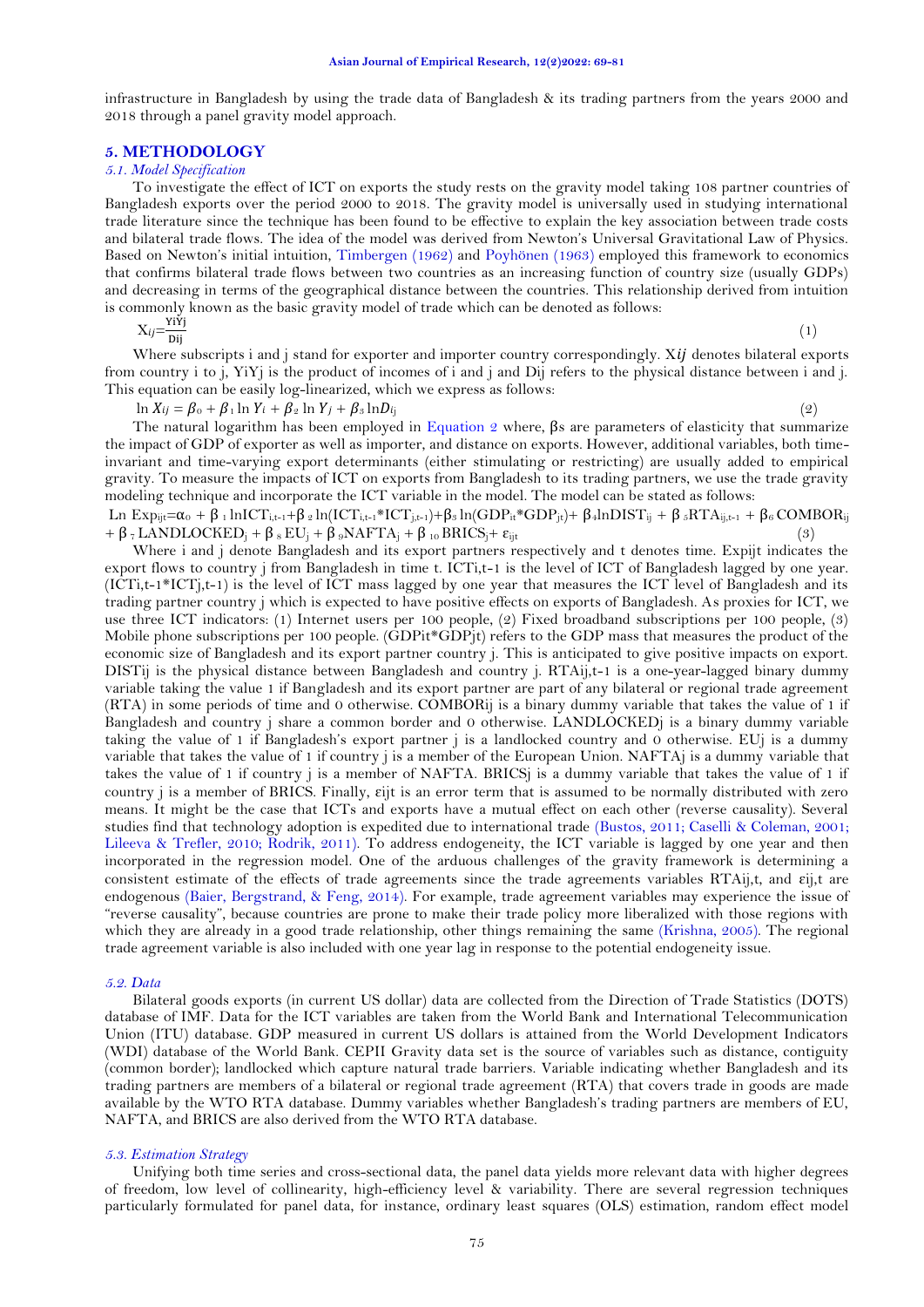(REM), and fixed-effect model (FEM) are used by researchers to estimate the outcome of a gravity panel model. Panel OLS assumes that there is no discrete heterogeneity in the model while this estimation technique ignores the time & space dimension. In many panel data studies, the gravity equation is regularly log-linearized as in [Equation 3](#page-6-1) and ordinary least square is the usual practice of estimation technique in that case. While this practice offers a robust result based on the homoscedastic assumption, it suffers from flaws. The official data on bilateral trade contain a substantial proportion of zero flows. Log transformation of the zero trade flows may lead to sample selection bias since the log of zero is not defined. The fixed-effect model presumes that there is a correlation between the unobserved heterogeneity and the error term. The fixed-effect model (FEM) exhibits some drawbacks in the sense that while we perform an analysis by using FEM, all time-invariant variables (which appear to be perfectly collinear with the fixed effects) would be dropped from the model. Hence, there is the problem of elimination of several important variables from the gravity equation, that are pertinent to the theoretical model of a particular study. The geographical distance between countries, common border of trading partners, whether the trading partner country is landlocked or not are a few of the time-invariant variables in the present study the effects of which cannot be established, hence panel FEM is not relevant to the present study. The panel REM technique posits that we randomly draw individual cross-sectional units with a constant mean from a large population. The REM estimation technique is also known as the error component model since it apprehends the individual heterogeneity, which is a divergence from the constant mean value by a component in the composite error term. The REM estimators will become biased & inefficient if the individual error component of one or more regressors is correlated to one another [Greene \(2002\)](#page-10-25). Hence, we will end up with biased estimates because of the autocorrelation problem as we connect unobserved heterogeneity with the error component while using the REM technique.

In this study, both OLS and PPML have been used as estimation techniques. OLS is used since the data set is free from the issue of zero trade flows. We also take the nonexistence of unobservable heterogeneity into account to corroborate the OLS estimation. As an alternative estimation technique, the PPML model is applied to avoid the complications of multicollinearity, heteroscedasticity, and autocorrelation. For gravity trade model studies, the PPML is regarded as the most appropriate estimation technique since it is systematically unbiased and consistent [\(Alvarez, Barbero, Rodríguez-Pose, & Zofío, 2018\)](#page-10-26). [Kabir, Salim, and Al-Mawali \(2017\)](#page-10-27) underscore the use of the PPML technique to get a congruous & compatible gravity estimation. PPML is recommended by some researchers to produce robust and unbiased results [\(Haq, Meilke, & Cranfield, 2013;](#page-10-28) [Magerman, Studnicka, & Van Hove, 2016\)](#page-10-29). In fact, it has been widely employed in the estimate of gravity equations [\(Bosquet & Boulhol, 2015;](#page-10-30) [De Sousa, 2012;](#page-10-31) [Egger & Tarlea, 2015;](#page-10-32) [Larch, Wanner, Yotov, & Zylkin, 2019;](#page-10-33) [Rodríguez-Crespo. & Martínez-Zarzoso, 2019;](#page-11-3) [Shahriar, Qian, & Kea, 2019\)](#page-11-9).

<span id="page-7-0"></span>The dependent variable in the case of the PPML regression is framed as exports in levels in lieu of logarithms as exhibited in [Equation 4.](#page-7-0) We can still interpret the coefficient of any independent variables as simple elasticities present in logarithmic form.

 $\textup{Exp}_{ijt}=\exp(\alpha_0+\beta_{-1}\textup{lnICT}_{i,t-1}+\beta_{-2}\textup{ln(ICT}_{i,t-1}*ICT_{j,t-1})+\beta_3\textup{ln}(GDP_{it}*GDP_{jt})+\beta_4\textup{lnDIST}_{ij} \ +\ \beta_{-5}RTA_{ij,t-1}$  $+\beta_6$ COMBOR<sub>ij</sub>+ $\beta_7$ LANDLOCKED<sub>j</sub> +  $\beta_8$  EU<sub>j</sub> +  $\beta_9$ NAFTA<sub>j</sub> +  $\beta_{10}$ BRICS<sub>j</sub>+  $\varepsilon_{ijt}$ ) (4)

### **6. RESULTS**

Appendix [Table A1](#page-11-10) provides the narrative of the variables and sources of data and [Table A2](#page-12-0) portrays the statistical summary of the variables used in the regressions. [Table 4](#page-8-0) and [Table 5](#page-9-0) report the estimation outcomes applying the Ordinary Least Square (OLS) and the Poisson Pseudo Maximum Likelihood (PPML) estimation techniques, respectively. Both tables report the regression results for three ICT indicators: Internet users per 100 people (column 1 & 2); fixed broadband subscriptions per 100 people (column 3 & 4) and mobile phone subscriptions per 100 people (column 5 & 6). The selected indicators of the ICT variable are regressed separately to see which indicator of the ICT plays a more significant role for exports in Bangladesh. Columns 1, 3, and 5 in both tables provide the export enhancing effects of internet use, broadband, and mobile phones in Bangladesh. Columns 2, 4, and 6 provide the results for the combined effects of Bangladesh and its trading partners' internet, broadband, and mobile phones on Bangladesh's exports.

Overall, Bangladesh's merchandise exports to the trading partners are well explained with the results obtained from the gravity model specification, having coefficients with signs and magnitudes largely consistent with economic predictions and statistical significance.

The results registered in [Table 4](#page-8-0) provide clear evidence that there lies a positive and significant impact of Internet, broadband, and mobile phones on Bangladesh exports. In the case of the impact of Bangladesh's ICT on its exports, we find that the internet (column 1) and mobile phones (column 3) show positive and significant impact on exports while broadband (column 5) shows only positive but not significant impact. With regards to combined effects (columns 2, 4, and 6), all the ICT indicators show positive and significant impacts on Bangladesh's exports. Thus, the findings confirm the underlying hypothesis of the study that ICT reduces trade costs.

Expectedly, the bilateral export of Bangladesh is impacted positively and significantly from the GDP mass variable in all the regressions, proving the fact that the economic size of country pairs is an enhancing factor for export. As expected, the distance between Bangladesh and its exporting partners affects Bangladesh's export negatively. The larger the distance between Bangladesh and its partners, the lower is the export from Bangladesh to those countries. As far as binary dummy variables are concerned, the RTA seems to have, as expected, a positive and significant effect on Bangladesh's exports to its trading partners. The impact of sharing a common border on Bangladesh's exports is negative and significant.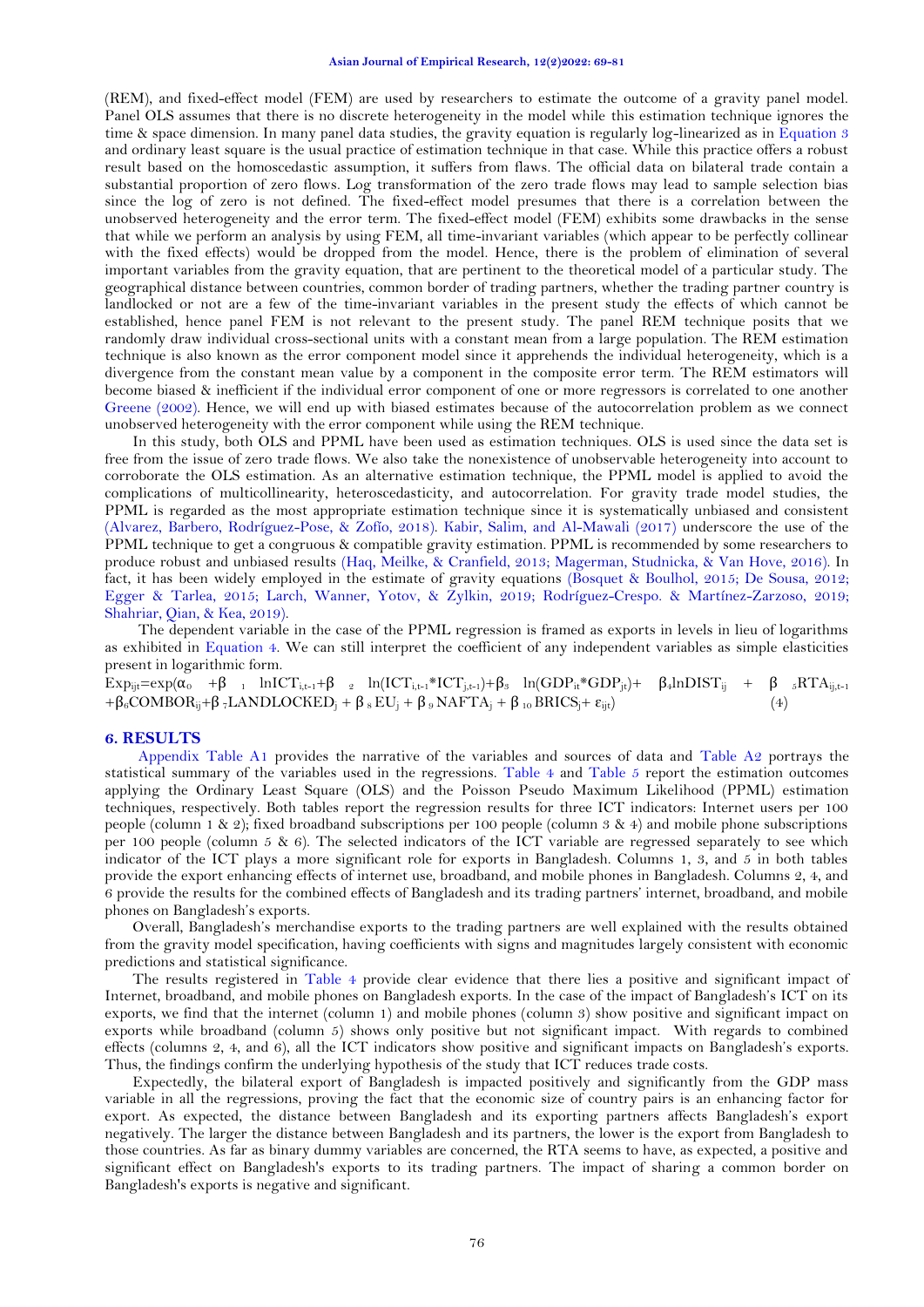| Table 4. The results of ICT and Bangladesh's exports (OLS model). |  |  |
|-------------------------------------------------------------------|--|--|
|-------------------------------------------------------------------|--|--|

<span id="page-8-0"></span>

| <b>Variables</b>                |              | <b>Internet Use</b> |             | <b>Broadband</b> | Mobile         |             |  |
|---------------------------------|--------------|---------------------|-------------|------------------|----------------|-------------|--|
|                                 | $\mathbf{1}$ | $\boldsymbol{2}$    | 3           | $\overline{4}$   | $\overline{5}$ | 6           |  |
| $lnIU_{i,t-1}$                  | $0.081***$   |                     |             |                  |                |             |  |
|                                 | (0.024)      |                     |             |                  |                |             |  |
| $ln(IU_{i,t-1}*IU_{j,t-1})$     |              | $0.045***$          |             |                  |                |             |  |
|                                 |              | (0.016)             |             |                  |                |             |  |
| $ln BRB$ <sub>i,t-1</sub>       |              |                     | 0.046       |                  |                |             |  |
|                                 |              |                     | (0.029)     |                  |                |             |  |
| $ln(BRB_{i,t-1}*BRB_{i,t-1})$   |              |                     |             | $0.055***$       |                |             |  |
|                                 |              |                     |             | (0.021)          |                |             |  |
| $lnMOB$ <sub>i,t-1</sub>        |              |                     |             |                  | $0.072***$     |             |  |
|                                 |              |                     |             |                  | (0.022)        |             |  |
| $ln(MOB_{i,t-1} * MOB_{i,t-1})$ |              |                     |             |                  |                | $0.032**$   |  |
|                                 |              |                     |             |                  |                | (0.015)     |  |
| $Ln(GDP_{it} * GDP_{it})$       | $0.689***$   | $0.681***$          | $0.664***$  | $0.635***$       | $0.691***$     | $0.703***$  |  |
|                                 | (0.029)      | (0.031)             | (0.038)     | (0.041)          | (0.030)        | (0.030)     |  |
| $lnDISTANCE_{ij}$               | $-0.925***$  | $-0.939***$         | $-0.765***$ | $-0.798***$      | $-0.925***$    | $-0.921***$ |  |
|                                 | (0.049)      | (0.049)             | (0.062)     | (0.061)          | (0.049)        | (0.049)     |  |
| $\overline{R}TA_{ij,t-1}$       | $0.125*$     | $0.146*$            | $0.200**$   | $0.316***$       | $0.125*$       | 0.122       |  |
|                                 | (0.075)      | (0.076)             | (0.098)     | (0.099)          | (0.075)        | (0.075)     |  |
| $COMBOR_{ii}$                   | $-0.852***$  | $-0.861***$         | $-0.842***$ | $-0.914***$      | $-0.851***$    | $-0.888***$ |  |
|                                 | (0.132)      | (0.134)             | (0.169)     | (0.170)          | (0.132)        | (0.133)     |  |
| LANDLOCKED;                     | $-0.736***$  | $-0.628***$         | $-0.691***$ | $-0.663***$      | $-0.736***$    | $-0.646***$ |  |
|                                 | (0.121)      | (0.126)             | (0.143)     | (0.155)          | (0.121)        | (0.125)     |  |
| $EU_i$                          | $1.945***$   | $1.933***$          | $2.224***$  | $2.211***$       | $1.944***$     | $1.921***$  |  |
|                                 | (0.144)      | (0.143)             | (0.170)     | (0.171)          | (0.143)        | (0.143)     |  |
| $NAFTA_i$                       | $2.710***$   | $2.705***$          | $2.761***$  | $2.769***$       | $2.703***$     | $2.646***$  |  |
|                                 | (0.189)      | (0.189)             | (0.230)     | (0.236)          | (0.188)        | (0.191)     |  |
| BRICS <sub>i</sub>              | $1.092$ ***  | $1.086***$          | $1.584***$  | $1.578***$       | $1.088$ ***    | $1.043***$  |  |
|                                 | (0.120)      | (0.122)             | (0.135)     | (0.131)          | (0.121)        | (0.123)     |  |
| Constant                        | $-25.32***$  | $-24.89***$         | $-25.34***$ | $-23.67***$      | $-25.56***$    | $-26.18***$ |  |
|                                 | (1.524)      | (1.628)             | (1.981)     | (2.151)          | (1.496)        | (1.562)     |  |
| Observations                    | 1,760        | 1,752               | 1,081       | 1,060            | 1,760          | 1,756       |  |
| R-squared                       | 0.576        | 0.575               | 0.554       | 0.564            | 0.575          | 0.575       |  |

**Notes:** Robust standard errors in parentheses. \*\*\*, \*\*, and \* denote statistical significance at 1%, 5%, and 10%, respectively.

As Bangladesh does not have a shared border with most of its importers, such as EU member countries, this is not an unusual outcome. As predicted, Landlocked has had a negative effect on Bangladesh's bilateral exports. This finding means that owing to higher shipping prices, Bangladesh sells less to its landlocked trade partners. EU, NAFTA, and BRICS all are significant with a positive sign. The countries of the European Union are now Bangladesh's largest trading partners. As a single nation, NAFTA member USA is Bangladesh's largest importing country.

We use a different estimation tool, the Poisson pseudo maximum likelihood (PPML), developed by [Silva and](#page-11-11)  [Tenreyro \(2006\)](#page-11-11), to verify the robustness of the OLS outcomes. PPML results reported in [Table 5](#page-9-0) reveal that all ICT indicators have positive and significant impacts on Bangladesh's exports at different significance levels, suggesting the robustness of the impact of ICT on Bangladesh's exports.

However, the magnitudes of the coefficients of the ICT indicators are a little different from those of the OLS estimation. It should be noted that PPML and OLS are two different estimation techniques, and hence their coefficients do not have to be precisely the same. As regards to other variables, GDP remains positive and significant. Distance keeps its negative impact on exports. All the dummy variables considered in the study seem to be economically and theoretically consistent except for the regional trade agreement which changes its sign under PPML. Overall, the robustness of the OLS conclusions is demonstrated by this alternative estimator. Based on these findings, it is possible to conclude that information and communication technology (ICT) is a key component in boosting bilateral trade between Bangladesh and its trading partners. ICT promotes Bangladesh's international trade by lowering trade-related costs such as transportation, information, and communication costs.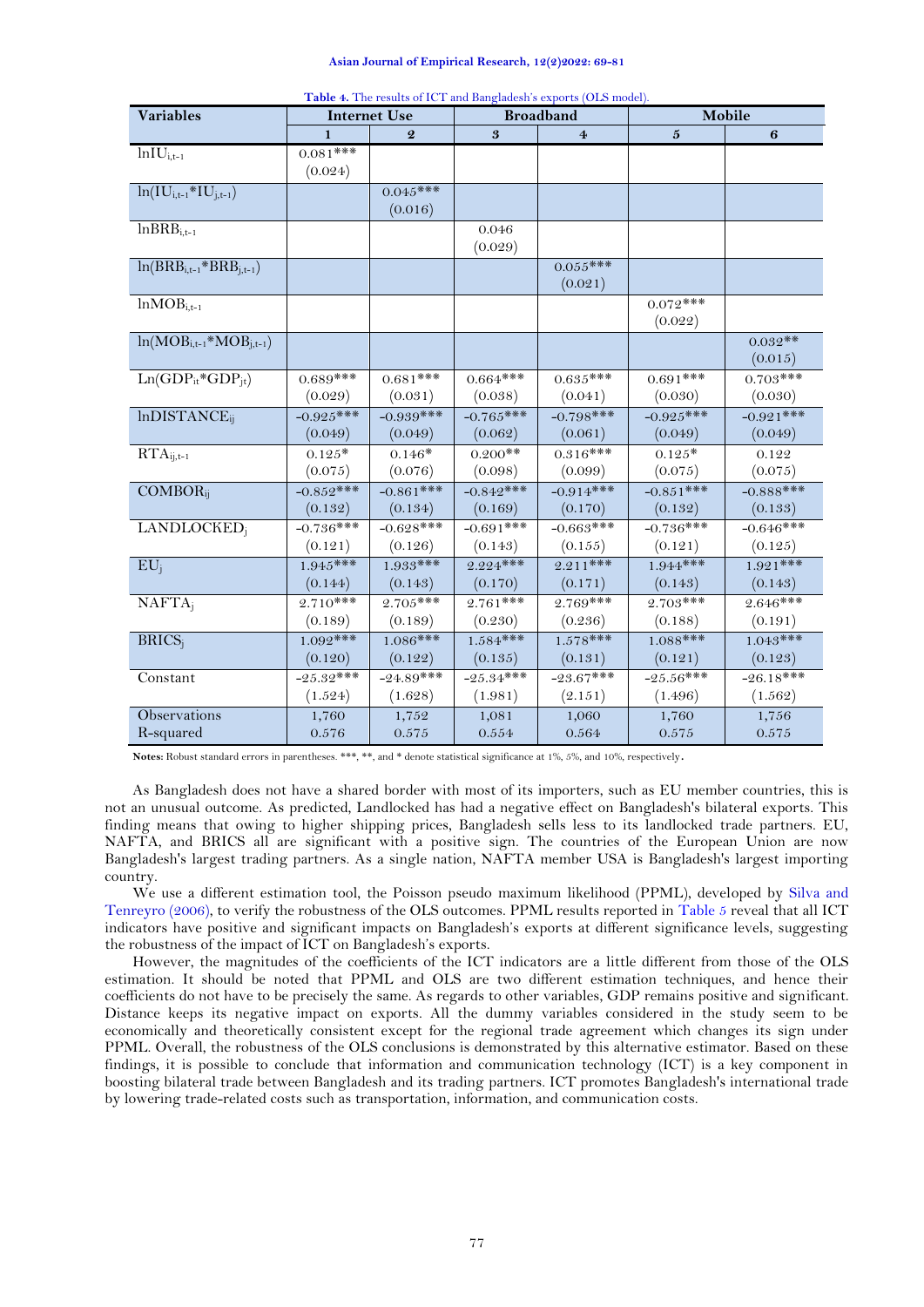<span id="page-9-0"></span>

| <b>Variables</b>                |                        | <b>Internet Use</b>   |                      | <b>Broadband</b>        | Mobile                |                       |  |
|---------------------------------|------------------------|-----------------------|----------------------|-------------------------|-----------------------|-----------------------|--|
|                                 |                        | $\overline{2}$        | 3                    | $\overline{\mathbf{4}}$ | $\overline{5}$        | 6                     |  |
| $lnIU_{i,t-1}$                  | $0.190***$<br>(0.0389) |                       |                      |                         |                       |                       |  |
| $ln(IU_{i,t-1} * IU_{i,t-1})$   |                        | $0.093***$<br>(0.028) |                      |                         |                       |                       |  |
| $lnBRB$ <sub>i.t-1</sub>        |                        |                       | $0.088**$<br>(0.039) |                         |                       |                       |  |
| $ln(BRB_{i,t-1}*BRB_{i,t-1})$   |                        |                       |                      | $0.055*$<br>(0.030)     |                       |                       |  |
| $lnMOB$ <sub>i.t-1</sub>        |                        |                       |                      |                         | $0.197***$<br>(0.040) |                       |  |
| $ln(MOB_{i,t-1} * MOD_{i,t-1})$ |                        |                       |                      |                         |                       | $0.139***$<br>(0.033) |  |
| $ln(GDP_{it} * GDP_{it})$       | $0.298***$             | $0.308***$            | $0.301***$           | $0.362***$              | $0.301***$            | $0.297***$            |  |
|                                 | (0.048)                | (0.048)               | (0.056)              | (0.049)                 | (0.048)               | (0.050)               |  |
| InDISTANCE <sub>ii</sub>        | $-0.190*$              | $-0.228**$            | $-0.164$             | $-0.146$                | $-0.191*$             | $-0.214**$            |  |
|                                 | (0.104)                | (0.103)               | (0.113)              | (0.122)                 | (0.104)               | (0.104)               |  |
| $\overline{RTA}_{ij,t-1}$       | $-0.635***$            | $-0.570***$           | $-0.568***$          | $-0.550***$             | $-0.632***$           | $-0.611***$           |  |
|                                 | (0.147)                | (0.141)               | (0.161)              | (0.163)                 | (0.146)               | (0.145)               |  |
| <b>COMBOR</b> <sub>ij</sub>     | $-2.116***$            | $-2.136***$           | $-2.083***$          | $-2.031***$             | $-2.112***$           | $-2.145***$           |  |
|                                 | (0.161)                | (0.164)               | (0.187)              | (0.185)                 | (0.160)               | (0.163)               |  |
| <b>LANDLOCKED</b> <sub>i</sub>  | $0.657**$              | $0.702**$             | $0.590*$             | 0.504                   | $0.657**$             | $0.772**$             |  |
|                                 | (0.311)                | (0.309)               | (0.332)              | (0.370)                 | (0.313)               | (0.316)               |  |
| <b>EU</b>                       | $2.133***$             | $2.110***$            | $2.113***$           | $2.142***$              | $2.133***$            | $2.115***$            |  |
|                                 | (0.134)                | (0.133)               | (0.151)              | (0.163)                 | (0.134)               | (0.133)               |  |
| <b>NAFTA</b>                    | $2.655***$             | $2.591***$            | $2.521***$           | $2.403***$              | $2.648***$            | $2.679***$            |  |
|                                 | (0.218)                | (0.212)               | (0.246)              | (0.238)                 | (0.216)               | (0.223)               |  |
| <b>BRICS</b>                    | $0.978***$             | $0.957***$            | $1.043***$           | $0.952***$              | $0.971***$            | $0.937***$            |  |
|                                 | (0.188)                | (0.188)               | (0.205)              | (0.219)                 | (0.190)               | (0.190)               |  |
| Constant                        | $-10.04***$            | $-10.49***$           | $-10.05***$          | $-13.33***$             | $-10.64***$           | $-10.65***$           |  |
|                                 | (2.606)                | (2.667)               | (3.090)              | (2.802)                 | (2.545)               | (2.618)               |  |
| Observations                    | 1,760                  | 1,752                 | 1,081                | 1,060                   | 1,760                 | 1,756                 |  |
| R-squared                       | 0.496                  | 0.498                 | 0.480                | 0.490                   | 0.503                 | 0.506                 |  |

**Table 5.** The results of ICT and Bangladesh's exports (PPML model).

Notes: Robust standard errors in parentheses. \*\*\*, \*\*, and \* denote statistical significance at 1%, 5%, and 10%, respectively.

## **7. CONCLUSION**

By means of an augmented panel gravity model, we study ICT's impact on bilateral merchandise export flows from Bangladesh to its 108 trading partners for a sample period extending from 2000 to 2018. As an estimation tool, we utilize the pooled OLS and employ the PPML methodology as an alternative estimation method to verify the robustness and validity of the results. As proxies for the ICT variable, we use three ICT indicators including 'Internet users per 100 people', 'Fixed broadband subscriptions per 100 people', and 'Mobile phone subscription per 100 people'. The results of the OLS model confirm the positive and significant impact of ICT on bilateral exports from Bangladesh. The PPML results also verify the findings of the OLS model indicating the robustness of the results. It should be noted that the findings are in line with those of the preceding literature. These findings suggest that ICT growth in Bangladesh and its trading partner countries is important in enhancing the exports of Bangladesh. As documented, the previous literature confirms that ICT boosts trade by lowering trade costs like transport costs, search costs, entry costs into the markets, information costs, and communication costs. Bangladesh is no exception in the exploitation of the trade-boosting effect of ICT. There are various policy implications for Bangladesh following the findings of the paper though the responsibility of improving ICT rests upon its respective trading partners. For example, Bangladesh should concentrate on developing its trade relationship with countries that are endowed with better ICT infrastructure. Particularly, Bangladesh will be able to foster its bilateral exports through trade relations with countries with a higher level of ICT endowments. It is proposed that the government and private as well as public organizations should exert more emphasis on ICT sector development in Bangladesh.

**Funding:** This study received no specific financial support.

**Competing Interests:** The authors declare that they have no competing interests.

**Authors' Contributions:** All authors contributed equally to the conception and design of the study.

Views and opinions expressed in this study are the authors' views and opinions; the Asian Journal of Empirical Research shall not be responsible or answerable for any loss, damage, or liability, etc. caused in relation to/arising out of the use of the content.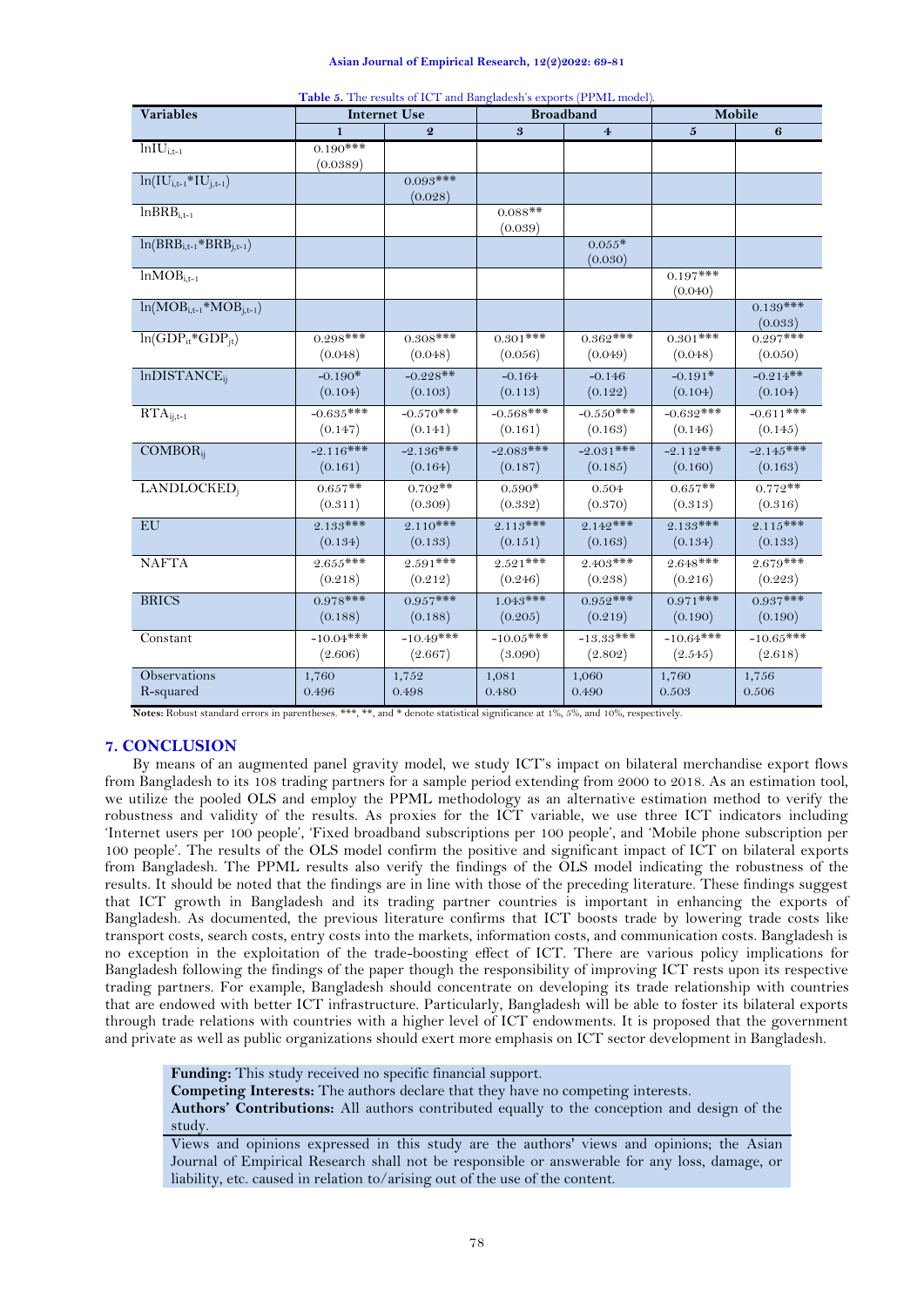#### **REFERENCES**

<span id="page-10-0"></span>Access to Information Program (A2I). (2009). *Digital Bangladesh concept note*. Dhaka: Prime Minister's Office.

- <span id="page-10-7"></span>Ahmad, N. A., Ismail, N. W., & Hook, L. (2011). The role of ICT infrastructure on Malaysian trade. *Journal of Economics and Management, 5*(1), 140-148.
- <span id="page-10-26"></span>Alvarez, I. C., Barbero, J., Rodríguez-Pose, A., & Zofío, J. L. (2018). Does institutional quality matter for trade? Institutional conditions in a sectoral trade framework. *World Development, 103*, 72-87.Available at: https://doi.org/10.1016/j.worlddev.2017.10.010.
- <span id="page-10-23"></span>Baier, S., Bergstrand, J. H., & Feng, M. (2014). Economic integration agreements and the margins of international trade. *Journal of International Economics, 93*(2), 339–350.
- <span id="page-10-8"></span>Barbero, J., & Rodriguez‐Crespo, E. (2018). The effect of broadband on European Union trade: A regional spatial approach. *The World Economy, 41*(11), 2895-2913.Available at: https://doi.org/10.1111/twec.12723.
- <span id="page-10-30"></span>Bosquet, C., & Boulhol, H. (2015). What is really puzzling about the "distance puzzle". *Review of World Economics, 151*(1), 1- 21.Available at: https://doi.org/10.1007/s10290-014-0201-x.
- <span id="page-10-20"></span>Bustos, P. (2011). Trade liberalization, exports, and technology upgrading: Evidence on the impact of MERCOSUR on argentinian firms. *American Economic Review, 101*, 304– 340.Available at: https:[//www.jstor.org/stable/41038790.](http://www.jstor.org/stable/41038790)
- <span id="page-10-21"></span>Caselli, F., & Coleman, W. J. (2001). Cross-country technology diffusion: The case of computers. *American Economic Review, 91*(2), 328-335.Available at: https://doi.org/10.1257/aer.91.2.328.
- <span id="page-10-9"></span>Choi, C. (2010). The effect of the Internet on service trade. *Economics Letters, 109*(2), 102-104.Available at: https://doi.org/10.1016/j.econlet.2010.08.005.
- <span id="page-10-10"></span>Clarke, G. R., & Wallsten, S. J. (2006). Has the internet increased trade? Developed and developing country evidence. *Economic Inquiry, 44*(3), 465-484.Available at: https://doi.org/10.1093/ei/cbj026.
- <span id="page-10-31"></span>De Sousa, J. (2012). The currency union effect on trade is decreasing over time. *Economics Letters, 117*(3), 917-920.Available at: https://doi.org/10.1016/j.econlet.2012.07.009.
- <span id="page-10-32"></span>Egger, P. H., & Tarlea, F. (2015). Multi-way clustering estimation of standard errors in gravity models. *Economics Letters, 134*, 144-147.Available at: https://doi.org/10.1016/j.econlet.2015.06.023.
- <span id="page-10-5"></span>Freund, C. L., & Weinhold, D. (2004). The effect of the Internet on international trade. *Journal of International Economics, 62*(1), 171-189.Available at: https://doi.org/10.1016/s0022-1996(03)00059-x.
- <span id="page-10-25"></span>Greene, W. H. (2002). *Econometric analysis* (5th ed.). Upper Saddle River, NJ: Prentice Hall.
- <span id="page-10-28"></span>Haq, Z. U., Meilke, K., & Cranfield, J. (2013). Selection bias in a gravity model of agrifood trade. *European Review of Agricultural Economics, 40*(2), 331-360.Available at: https://doi.org/10.1093/erae/jbs028.
- <span id="page-10-17"></span>Hassan, M. T. (2017). An analysis of prime determinants and constraints of Bangladesh's export market: Stochastic frontier gravity model approach. *World Customs Journal, 11*(2), 77-92.
- <span id="page-10-1"></span>Hossain, M. A., & Alauddin, M. (2005). Trade liberalization in Bangladesh: The process and its impact on macro variables particularly export expansion. *The Journal of Developing Areas, 39*(1), 127-150.Available at: https://doi.org/10.1353/jda.2005.0035.
- <span id="page-10-16"></span>Husain, S., & Yasmin, S. (2015). Does the gravity model explain Bangladesh's direction of trade? A panel data approach. *IOSR Journal of Economics and Finance (IOSR-JEF), 6*(3), 01-14.
- <span id="page-10-4"></span>ICT Division. (2019). *E-government master plan for digital Bangladesh*. Dhaka: Bangladesh Computer Council and Korea International Cooperation Agency.
- <span id="page-10-3"></span>ITU. (2018). Measuring the information society report. Retrieved from: https:/[/www.itu.int/pub/D-IND-ICTOI.](http://www.itu.int/pub/D-IND-ICTOI)
- <span id="page-10-27"></span>Kabir, M., Salim, R., & Al-Mawali, N. (2017). The gravity model and trade flows: Recent developments in econometric modeling and empirical evidence. *Economic Analysis and Policy, 56*, 60-71.Available at: https://doi.org/10.1016/j.eap.2017.08.005.
- <span id="page-10-24"></span>Krishna, P. (2005). *Geography and preferential trade agreements: The "Natural" trading partners hypothesis. In: Trade Blocs: Economics and politics*. Cambridge: Cambridge University Press.
- <span id="page-10-33"></span>Larch, M., Wanner, J., Yotov, Y. V., & Zylkin, T. (2019). Currency unions and trade: A PPML re-assessment with high-dimensional fixed effects. *Oxford Bulletin of Economics and Statistics, 81*(3), 487-510.Available at: https://doi.org/10.1111/obes.12283.
- <span id="page-10-22"></span>Lileeva, A., & Trefler, D. (2010). Improved access to foreign markets raises plant-level productivit for some plants. *The Quarterly Journal of Economics, 125*(3), 1051-1099.Available at: https://doi.org/10.1162/qjec.2010.125.3.1051.
- <span id="page-10-6"></span>Lin, F. (2015). Estimating the effect of the internet on international trade. *The Journal of International Trade & Economic Development, 24*, 409–428.Available at: https://doi.org/10.1080/09638199.2014.881906.
- <span id="page-10-11"></span>Liu, L., & Nath, H. K. (2013). Information and communications technology and trade in emerging market economies. *Emerging Markets Finance and Trade, 49*(6), 67-87.Available at: https://doi.org/10.2753/ree1540-496x490605.
- <span id="page-10-29"></span>Magerman, G., Studnicka, Z., & Van Hove, J. (2016). Distance and border effects in international trade: A comparison of estimation methods. *Economics: The Open-Access, Open Assessment E-Journal, 10*(1), 1-31.Available https://doi.org/10.5018/economics-ejournal.ja.2016-18.
- <span id="page-10-12"></span>Mattes, A., Meinen, P., & Pavel, F. (2012). Goods follow bytes: The impact of ICT on EU trade. DIW Working Paper No. 1182.
- <span id="page-10-19"></span>Poyhönen, P. (1963). A tentative model for the volume of trade between countries. *Review of World Economics, 90*(1), 93-100.
- <span id="page-10-14"></span>Rahman, M. M. (2010). The factors affecting Bangladesh's exports: Evidence from the gravity model analysis. *The Journal of Developing Areas, 44*(1), 229-244.Available at: https://doi.org/10.1353/jda.0.0075.
- <span id="page-10-15"></span>Rahman, M. M., & Ara, L. A. (2010). Bangladesh trade potential: A dynamic gravity approach. *Journal of International Trade Law and Policy, 9*(2), 130 - 147.
- <span id="page-10-2"></span>Rahman, M. M., & Dutta, D. (2012). The gravity model analysis of Bangladesh's trade: A panel data approach. *Journal of Asia-Pacific Business, 13*(3), 263-286.
- <span id="page-10-18"></span>Rahman, R., Shahriar, S., & Kea, S. (2019). Determinants of exports: A gravity model analysis of the Bangladeshi textile and clothing industries. *Journal of Interpersonal Violence, 8*(3), NP11006–NP11025.
- <span id="page-10-13"></span>Rodriguez-Crespo, E., Billon, M., & Marco, R. (2021). Impacts of internet use on trade: New evidence for developed and developing countries. *Emerging Markets Finance and Trade, 57*(10), 3017-3032.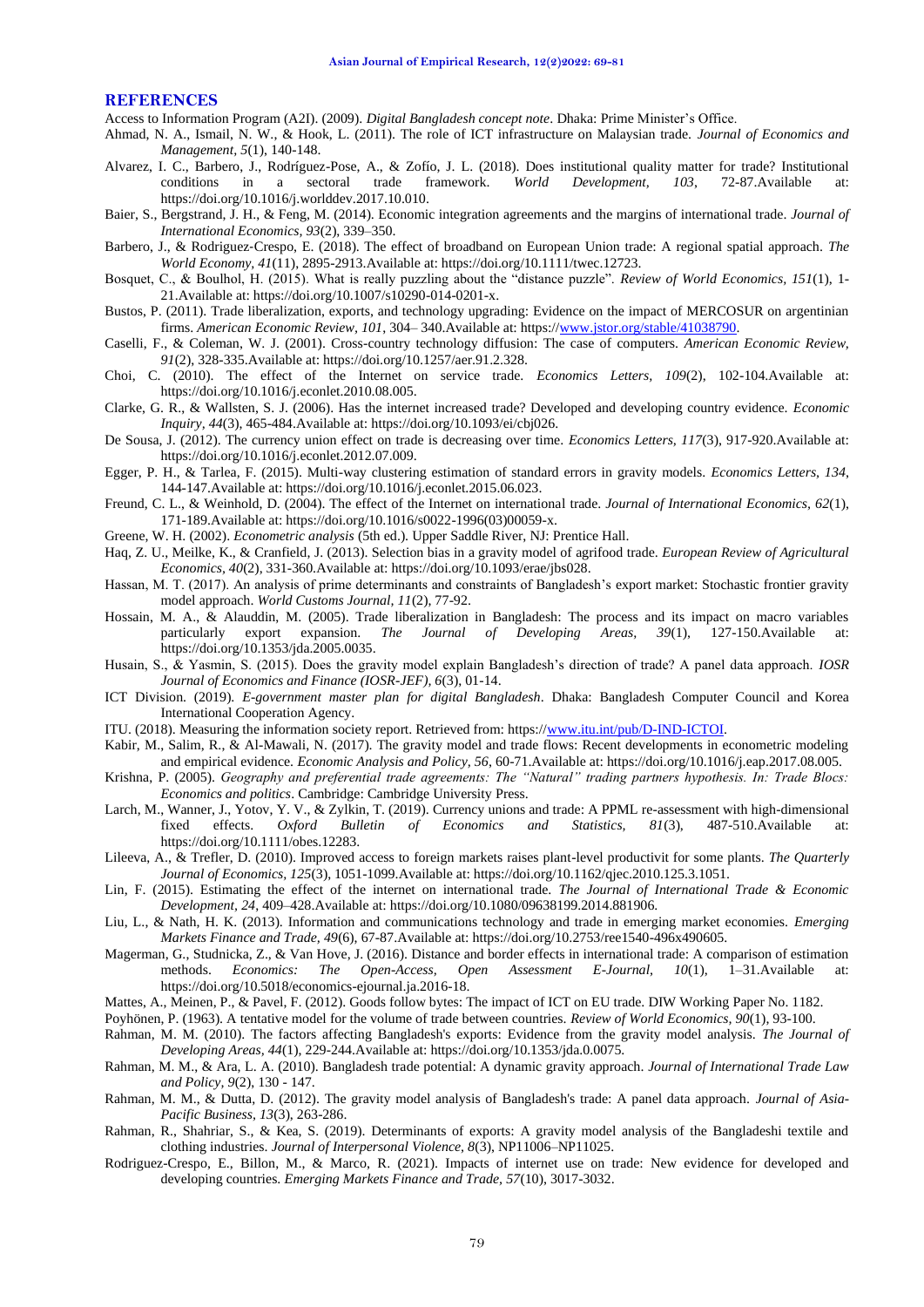- <span id="page-11-2"></span>Rodriguez-Crespo, E., Marco, R., & Billon, M. (2018). ICTs impacts on trade: A comparative dynamic analysis for internet, mobile phones and broadband. *Asia-Pacific Journal of Accounting & Economics*, 577-591.Available at: https://doi.org/10.1080/16081625.2018.1519636.
- <span id="page-11-3"></span>Rodríguez-Crespo, E., & Martínez-Zarzoso, I. (2019). The effect of ICT on trade: Does product complexity matter? *Telematics and Informatics, 41*, 182-196.Available at: https://doi.org/10.1016/j.tele.2019.05.001.
- <span id="page-11-8"></span>Rodrik, D. (2011). *The globalization paradox: Why Global markets, states, and democracy can't coexist*. Oxford: Oxford University Press.
- <span id="page-11-1"></span>Rogers, M. (2018). Country overview: Bangladesh Mobile industry driving growth and enabling digital inclusion. GSMA<br>Intelligence. Retrieved from: https://data.gsmaintelligence.com/api-web/v2/research-filehttps://data.gsmaintelligence.com/api-web/v2/research-filedownload?id=30933394&file=Country%20overview%20Bangladesh.pdf.
- <span id="page-11-9"></span>Shahriar, S., Qian, L., & Kea, S. (2019). Determinants of exports in China's meat industry: A gravity model analysis. *Emerging Markets Finance and Trade, 55*(11), 2544-2565.Available at: https://doi.org/10.1080/1540496x.2019.1578647.
- <span id="page-11-6"></span>Shahriar, S., Kea, S., Abdullahi, N. M., Rahman, R., & Islam, R. M. (2021). Determinants of Bangladesh's leather exports to its major trade partners: A Panel Gravity Model Approach. *Global Business Review*, 09721509211036288.Available at: https://doi.org/10.1177/09721509211036288.
- <span id="page-11-11"></span>Silva, J. S., & Tenreyro, S. (2006). The log of gravity. *The Review of Economics and statistics, 88*(4), 641-658.Available at: https://doi.org/10.1162/rest.88.4.641.
- <span id="page-11-0"></span>Taslim, M. A., & Haque, M. S. (2011). Export performance of Bangladesh: Global recession and after. IGC Working Paper, 1-47.
- <span id="page-11-7"></span>Timbergen, J. (1962). *Shaping the world economy: Suggestions for an international economic policy*. New York: The Twentieth Century Fund.
- <span id="page-11-4"></span>Vemuri, V. K., & Siddiqi, S. (2009). Impact of commercialization of the internet on international trade: A panel study using the extended gravity model. *The International Trade Journal, 23*(4), 458-484.Available at: https://doi.org/10.1080/08853900903223792.
- <span id="page-11-5"></span>Wang, Y., & Li, J. (2017). ICT's effect on trade: Perspective of comparative advantage. *Economics Letters, 155*, 96-99.Available at: https://doi.org/10.1016/j.econlet.2017.03.022.

## **APPENDIX**

<span id="page-11-10"></span>

| <b>Variable</b>                                     | <b>Definition</b>                                                                              | <b>Units of measure</b>                    | <b>Sources</b>                                                     |  |  |
|-----------------------------------------------------|------------------------------------------------------------------------------------------------|--------------------------------------------|--------------------------------------------------------------------|--|--|
| $Exp_{ii}$                                          | the volume of export from<br>Bangladesh to country j in period t                               | Current USD (million)                      | <b>Direction</b><br>of<br>Trade<br>Statistics (DOTS), IMF          |  |  |
| ICT                                                 |                                                                                                |                                            |                                                                    |  |  |
| $IU_{it,} IU_{jt}$                                  | Internet users of Bangladesh and<br>country j in year t                                        | Users per 100 inhabitants                  | <b>ITU</b><br>(International)<br>Telecommunication Union)          |  |  |
| $\text{MOB}_{\text{it}}$ , $\text{MOB}_{\text{jt}}$ | Mobile phone subscriptions of<br>Bangladesh and country j in year t                            | Subscriptions<br>100<br>per<br>inhabitants | <b>ITU</b>                                                         |  |  |
| $BRB_{it}$ , $BRB_{it}$                             | Broadband<br>subscriptions<br>of<br>Bangladesh and country j in year t                         | 100<br>Subscriptions<br>per<br>inhabitants | <b>ITU</b>                                                         |  |  |
| $GDP_{it}$ , $GDP_{it}$                             | GDP of Bangladesh and country j<br>in year t                                                   | Current USD(millions)                      | <b>WDI</b>                                                         |  |  |
| $DIST_{ii}$                                         | Physical<br>distance<br>between<br>Bangladeh and country j in<br>kilometers                    | Kilometres                                 | French Research Centre in<br>International<br>Economics<br>(CEPII) |  |  |
| $RTA_{\text{lit}}$                                  | Bangladesh and country j are part<br>of the same Regional Trade<br>Agreement (Yes = 1, No = 0) |                                            | <b>WTO RTA database</b>                                            |  |  |
| <b>COMBOR</b> <sub>ij</sub>                         | Bangladesh and country <i>j</i> share<br>the same border (Yes = 1, No = 0)                     |                                            | <b>CEPII</b>                                                       |  |  |
| LANDLOCKED;                                         | Country <i>j</i> is a landlocked (Yes<br>$=1, No = 0$                                          |                                            | <b>CEPII</b>                                                       |  |  |
| $EU_i$                                              | Country <i>j</i> is a member of EU link<br>$(Yes = 1, No = 0)$                                 |                                            | WTO RTA database                                                   |  |  |
| <b>NAFTA</b> <sub>i</sub>                           | Country j is a member of NAFTA<br>link (Yes = 1, No = 0)                                       |                                            | <b>WTO RTA database</b>                                            |  |  |
| BRICS <sub>i</sub>                                  | Country <i>j</i> is a member of BRICS<br>$(Yes = 1, No = 0)$                                   |                                            | WTO RTA database                                                   |  |  |
| $\varepsilon$ <sub>ijt</sub>                        | The error term                                                                                 |                                            |                                                                    |  |  |

**Table A1.** Variable definition and sources.